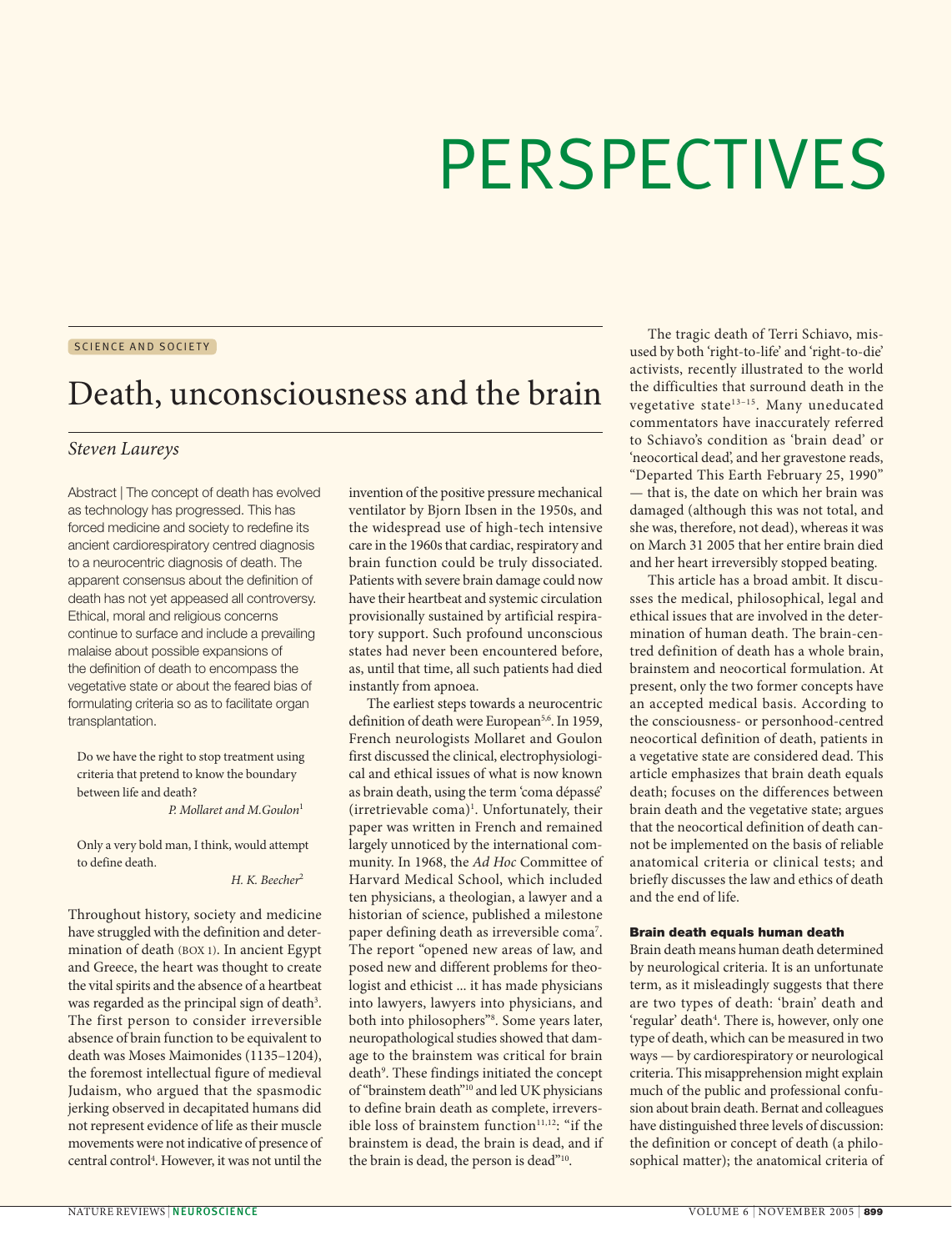

# Timeline | **Medical, philosophical, ethical and legal milestones in death, dying and permanent unconsciousness**

death (a philosophical/medical matter); and the practical testing, by way of clinical or complementary examinations, that death has occurred (a medical matter)<sup>16</sup>.

*The concept of death.* At present, the most accepted definition of death is the "permanent cessation of the critical functions of the organism as a whole"17. The organism as a whole is an old concept in theoretical biology18 that refers to its unity and functional integrity — not to the simple sum of its parts — and encompasses the concept of an organism's critical system<sup>19</sup>. Critical functions are those without which the organism as a whole cannot function: control of respiration and circulation, neuroendocrine and homeostatic regulation, and consciousness. Death is defined by the irreversible loss of all these functions. The tiresome debate about whether this loss is a process<sup>20</sup> or an event<sup>21</sup> is seemingly insolvable (FIG. 1).

In this article, death is regarded as the discontinuous event (linguistically it can be understood only as an event $^{22}$ ) that separates the continuous process of dying from the subsequent disintegration. The radical transition from life to death has been proposed<sup>22</sup> to follow a supercritical Hopf bifurcation (a bifurcation presenting a combination of continuity and discontinuity that is known from chaos and dynamical systems theory<sup>23</sup>) — not unlike Dehaene and Changeux's proposed discontinuities between consciousness and unconsciousness<sup>24</sup>.

The brain-centred definition of human death has three formulations, known as whole brain, brainstem and neocortical death. Whole brain and brainstem death are both defined as the irreversible cessation of the organism as a whole, but differ in their anatomical interpretation. Because many areas of the supratentorial brain (including the neocortex, thalami and basal ganglia) cannot be accurately tested for clinical function in a comatose patient, most bedside tests for brain death (such as cranial nerve reflexes and apnoea testing) directly measure function of the brainstem alone<sup>4</sup>. The neocortical formulation of death, which was proposed in the early days of the brain death debate<sup>25</sup>, advocates a fundamentally different concept of death: the irreversible loss of the capacity for consciousness and social interaction. By application of this consciousness- or personhood-centred definition of death, its proponents classify patients in a permanent vegetative state and anencephalic infants as dead. This most progressive and controversial concept of death is dealt with separately.

Some physicians<sup>26</sup>, philosophers<sup>27</sup> and ultraconservative Catholic theologicians<sup>28</sup> have criticized the brain-centred definition and advocate a circulatory formulation of death defined by the irreversible cessation of circulation. Alan Shewmon, its most persuasive proponent, cites two lines of data to support this contention. First, he argues that the brain is merely one organ among many equally important ones and deserves no special status in death determination, as it performs no qualitatively different forms of bodily integration or homeostasis from the spinal cord<sup>29</sup>. In his view, a living body possesses not an integrator but integration, a holistic property that derives from

the mutual interaction among all parts<sup>26</sup>. Second, he has presented at least 50 thoughtprovoking cases of children and adults with brain death who were treated aggressively and had their circulation maintained for many months or longer<sup>30</sup>. There have also been pregnant patients with brain death for whom continued intensive care treatment was requested until the foetus was mature enough to be born<sup>31-34</sup>. The most exceptional of such cases was the successful maintenance of a pregnant woman with brain death from 17 to 32 weeks of gestation<sup>32</sup>. These cases have been used by Shewmon to show that the neurocentric concept of death is inherently counterintuitive, because how could a dead body continue visceral organ functioning for extended periods, grow or gestate infants<sup>30</sup>?

In response to the integration–regulation criticism, Bernat<sup>4</sup> has counter-argued that the circulatory formulation has the inverse problem of the higher brain formulation. Whereas the higher brain formulation generates a criterion that is necessary but insufficient for death, the circulatory formulation generates a criterion that is sufficient but not necessary for death<sup>35</sup>. The homeostatic capacities of the brain are not the sole evidence of function of the organism as a whole — as previously stated, the functions of circulation, respiration and consciousness are also regarded as critical functions. With regard to the exceptional 'chronic' cases, their chronicity merely "indicates that their bodily decomposition has been delayed until their circulation has ceased"36 and reveals heroic technological support in the modern intensive care unit — "an example of what science and technology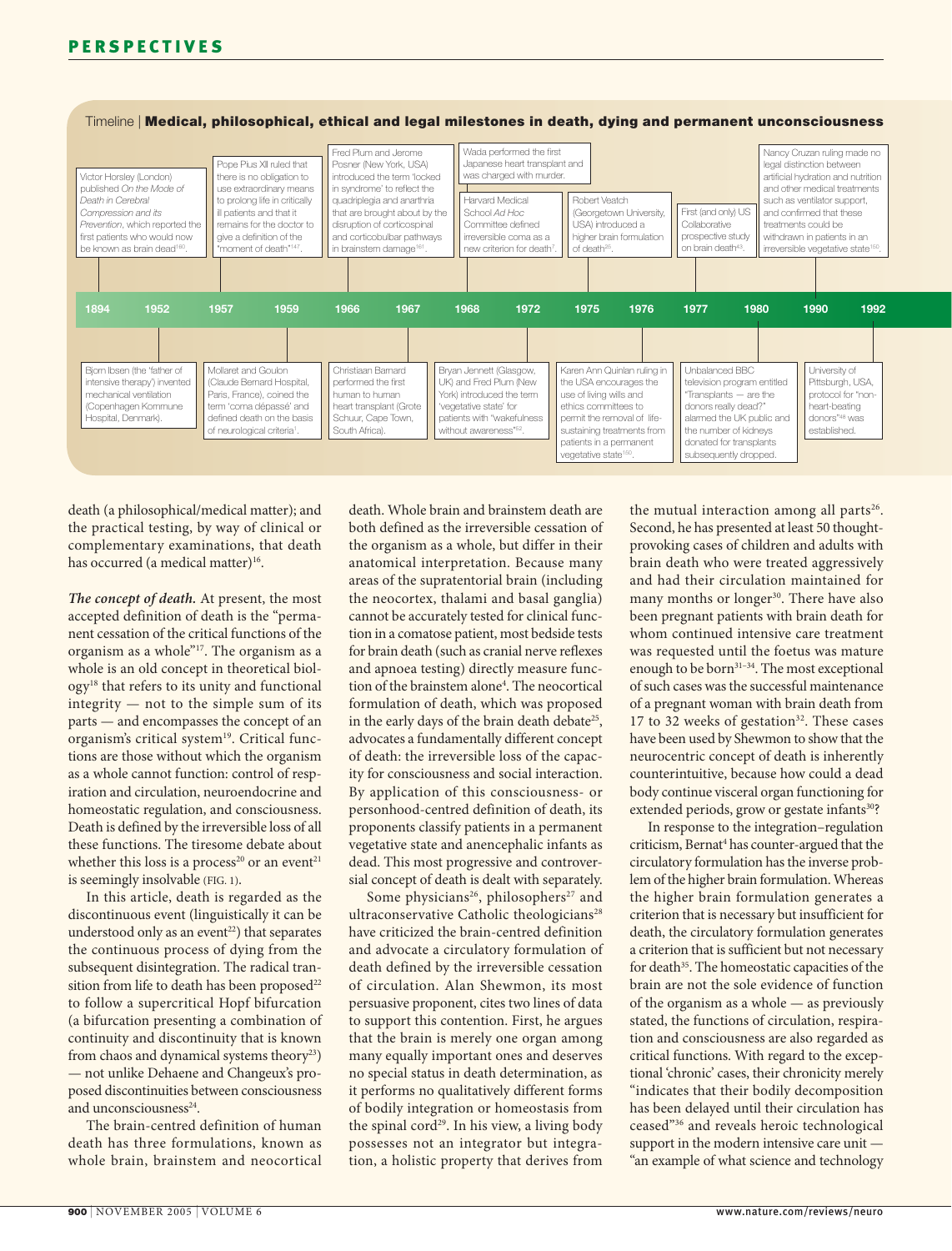

could do, but should not do"37. Brain death signifies death not because it is invariably imminently followed by asystole, but because it is accompanied by irreversible loss of critical cerebral functions. The concept of brain death as irreversible loss of the capacity of the organism to function as a whole that results from the permanent loss of its critical system is not invalidated by the time lag between the diagnosis of brain death and cardiac arrest<sup>38</sup>. From a pragmatic point of view, the advocates of the circulatory formulation have not swayed the majority, who are intuitively attracted to the brain death formulation and find it sufficiently coherent and useful to wish to preserve it as public policy<sup>35</sup>.

*Criteria of death.* The whole brain formulation requires the bedside demonstration of irreversible cessation of all clinical functions of the brain, and is the most widely accepted. The brainstem formulation regards irreversible cessation of clinical functions of the brainstem as not only necessary but also sufficient for the determination of death. Pallis, one of the most eloquent advocates of brainstem death, argues that the brainstem is the through-station for almost all hemispheric input and output, the centre that generates arousal (which is essential for consciousness), and the centre of respiration<sup>39</sup>.

Brain death is classically caused by a brain lesion (for example, massive traumatic injury, intracranial haemorrhage or anoxia) that results in an intracranial pressure higher than the mean arterial blood pressure. This causes intracranial circulation to cease and brainstem damage due to herniation. However, using

# Box 1 | **Public fear of misdiagnosis of death and organ donation**

**People have feared being diagnosed dead while still alive for hundreds of years. The anatomist Andreas Vesalius (1514–1564) was charged with murder after he conducted an autopsy and exposed a still-beating heart**<sup>130</sup>**. Edgar Allan Poe's eloquent writings on anecdotes of being buried alive provoked fears**  in the nineteenth century general public<sup>131</sup>. **Count Karnice-Karnicki, chamberlain to the Tsar of Russia, patented and marketed a device to prevent premature burial in 1896 (see panel). The apparatus allowed the buried to signal that he or she was still alive by activating a flag and ringing a bell. It could be rented for a small amount of money and, after a length of time, when there was no chance of revival, the tube could be pulled up and used** 



**in another coffin. There is no record of what the success rate of these devices might have been. At present, defining death and organ harvesting are inextricably linked because of the 'dead donor rule'. This rule requires that patients be declared dead before the removal of lifesustaining organs for transplantation. It is consequently considered unethical to kill patients for their organs, no matter how ill they are or how much good can be accomplished for others by doing so. To avoid conflicts of interest, transplant surgeons are excluded from performing brain death examinations. In 1980, a BBC television program "Transplants — are the donors really dead?" (13 October), which alleged that patients certified as brain dead were sometimes not, was followed by a fall in the number of kidney donations**<sup>10</sup>**. Although the neurocentric definition of death originated before the advent of multiorgan transplantation** TIMELINE**, the demand for donors has been a major driving factor in the popularization and legalization of brain death. Despite the current shortage of donors, our definition of death should not serve to facilitate transplantation. In the public eye, the acceptance of multiorgan donation depends on the certainty of the diagnosis of death and the confidence in the dead donor rule**<sup>129</sup>**.**

**Some authors have recently advocated to abandon this rule**132–134**. Truog, for example, proposes that organs be taken from patients with brain damage and no hope of recovery or imminently dying patients who are 'beyond harm' with their informed consent (or that of their family) without first being declared brain dead**<sup>135</sup>**.**

**In 1995, anencephalic infants were proposed as organ donors by the Amercican Medical Association**<sup>136</sup>**. The potential to save dying infants and to give meaning to the anencephalic infant's family were presented as providing justification for this idea**<sup>137</sup>**. As a result of the ensuing public outcry and the unresolved scientific question of consciousness in anencephaly (see** REF. 138 **for an example in congenitally decorticate infants) the previous recommendation banning the**  policy was reasserted<sup>139</sup>.

**Similarly, patients in a vegetative state have been proposed as organ donors**140–142**. The International Forum for Transplant Ethics has suggested the administration of a lethal injection before organ harvesting in patients for whom the decision had been taken to withdraw lifesustaining treatment**<sup>140</sup>**. Justifying arguments were again humanitarian, obviating the futile use of resources required to keep alive an individual with no hope of recovery, and to make available organs suitable for transplantation. The idea has not been accepted because it violates the dead donor rule**<sup>143</sup> **or requires the definition of death to be amended**<sup>144</sup>**, and opposition among the general public is thought to obstruct organ donation programmes**<sup>145</sup>**.**

the brainstem formulation of death, unusual but existing cases of catastrophic brainstem lesion (often of haemorrhagic origin) that spared the thalami and cerebral cortex can be declared brain dead in the absence of clinical brainstem function, despite intact intracranial circulation. Therefore, a patient with a primary brainstem lesion (who did not develop raised intracranial pressure) might be declared dead by the UK doctrine but not

the US doctrine<sup>40</sup>. Theoretical cases in which a multifocal brainstem lesion could selectively impair all brainstem function that can be clinically assessed while preserving some residual (but clinically undetectable) function of the ascending reticular activating system sufficient to warrant some residual, fluctuating form of awareness could lead to diagnostic error. In practice, no such case has ever been reported. By definition, confirmatory examinations,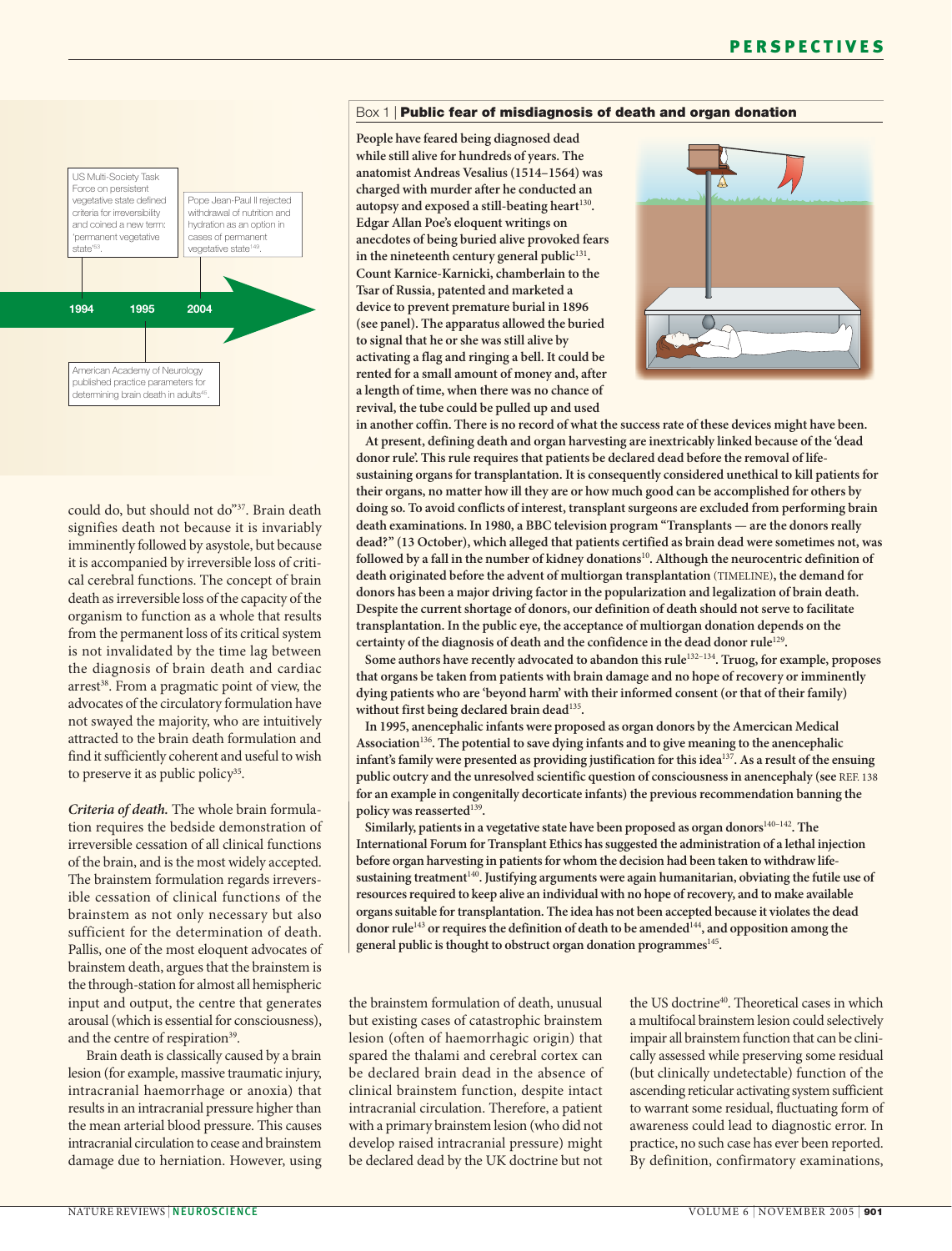

Figure 1 | **Death: event or process?** Death, which is defined as the loss of the capacity of an organism to function as a whole as a result of the irretrievable cessation of its critical functions (circulation, respiration and consciousness), has been considered to be a radical, clear-cut event (**a**) or a progressive, continuous process (**b**). The exact moments of the beginning and ending of life remain a challenge that science has not yet resolved.

such as functional imaging<sup>41</sup> or electrophysiology, would be needed to identify these cases, to which some authors have applied the term "super locked-in syndrome"35,42.

*Testing of death.* The first (and only) prospective study validating the neurocentric criteria of death was the National Institutes of Health (NIH)-sponsored multicentre US Collaborative study of Cerebral Death<sup>43</sup>. Its aim was to identify tests that could be used to predict cardiorespiratory death within 3 months despite continued ventilatory and cardiac support. Of the 503 enrolled patients, 189 showed cerebral unresponsiveness, apnoea and one isoelectric electroencephalogram (EEG); 187 of these patients died based on cardiorespiratory criteria within 3 months, the 2 who survived had experienced drug intoxication. The authors recommended one re-examination at least 6 h after onset of coma and apnoea (unlike the initial 24 h re-examination required by the Harvard criteria). In 1981, the President's Commission for the Study of Ethical Problems in Medicine

and Biomedical and Behavioural Research of the US published "Defining Death" as their first project, and recommended the use of ancillary diagnostic studies (see below) to reduce the duration of the requisite period of observation<sup>44</sup>. The American Academy of Neurology (AAN) published its guidelines for determining brain death in adults (BOX 2) in 1995 — including the important practical description of apnoea testing<sup>45</sup> — which have been used to model many institutional policies. Clinical and paraclinical diagnostic assessments have been didactically summarized elsewhere<sup>46</sup>.

The clinical set of tests for whole brain and brainstem death are identical. There are two sets of tests that can be used to ascertain death — neurological and cardiopulmonary — which test is used depends on whether or not the patient is on mechanical ventilation. In patients who are mechanically ventilated, validated neurological tests are used to assure irretrievable absence of brain (in practice merely brainstem) function. In non-ventilated patients, physicians evaluate the irretrievable

#### Box 2 | **Criteria for brain death**

**The criteria detailed below are from the guidelines set out by the American Academy of Neurology**<sup>45</sup>**.**

- **Demonstration of coma**
- **Evidence for the cause of coma**
- **Absence of confounding factors, including hypothermia, drugs, and electrolyte and endocrine disturbances**
- **Absence of brainstem reflexes**
- **Absence of motor responses**
- **Apnoea**
- **A repeat evaluation after a further 6 h is advised, but the time period is considered arbitrary**
- **Confirmatory laboratory tests are only required when specific components of the clinical tests cannot be reliably evaluated**

absence of heart beat and breathing. Irrespective of the fact that neurological or cardiopulmonary criteria are used, there are four possible times at which death can occur. First, when circulatory or cerebral critical function stops; second, when this critical function is first examined and known to have stopped; third, when the loss actually becomes irreversible; and, fourth, when this irreversibility is known by the physician<sup>47</sup>. The exact duration required for the absence of circulation and respiration before death occurs has evoked controversy in relation to to the Pittsburgh protocol<sup>48</sup> for non-heart-beating donors. It is now debated that after 5 min of asystole the heart will not auto-resuscitate and the patient can be declared dead according to cardiopulmonary criteria, given that artificial resuscitation would not be attempted<sup>49</sup>. In this specific context death according to neurological criteria will occur many minutes later, when the brain has become totally infracted as a result of anoxic damage<sup>50,51</sup>.

#### **Vegetative state is not brain death**

Like brain death, the vegetative state is a clinical diagnosis that, when it becomes permanent, can be regarded as a tragic artefact of modern technology. When Jennet and Plum coined the term "wakefulness without awareness" in 1972 REF. 52, they cited the Oxford English Dictionary to clarify their choice of the term 'vegetative' as: "to vegetate is to live a merely physical life devoid of intellectual activity or social intercourse" and "vegetative describes an organic body capable of growth and development but devoid of sensation and thought"52. BOX 3 summarizes the criteria that must be met for the diagnosis of vegetative state<sup>53</sup>.

Unlike brain death (excluding confounding factors, such as intoxication and hypothermia, as required by its definition) the vegetative state can be partially or totally reversible. 'Persistent' vegetative state was arbitrarily coined as a vegetative state present 1 month after the occurrence of brain damage, but does not mean that it is irreversible<sup>53</sup>. 'Permanent' vegetative state does imply that the patient will not recover. This term was introduced by the Multi-Society Task Force on Persistent Vegetative State to denote irreversibility 3 months after a nontraumatic brain injury and 12 months after traumatic injury<sup>53</sup>. It is very important to stress the difference between persistent vegetative state and permanent vegetative state, which are, unfortunately, too often identically abbreviated to PVS, causing unnecessary confusion<sup>54</sup>. When the term persistent vegetative state was first described<sup>52</sup>, it was emphasized that persistent did not mean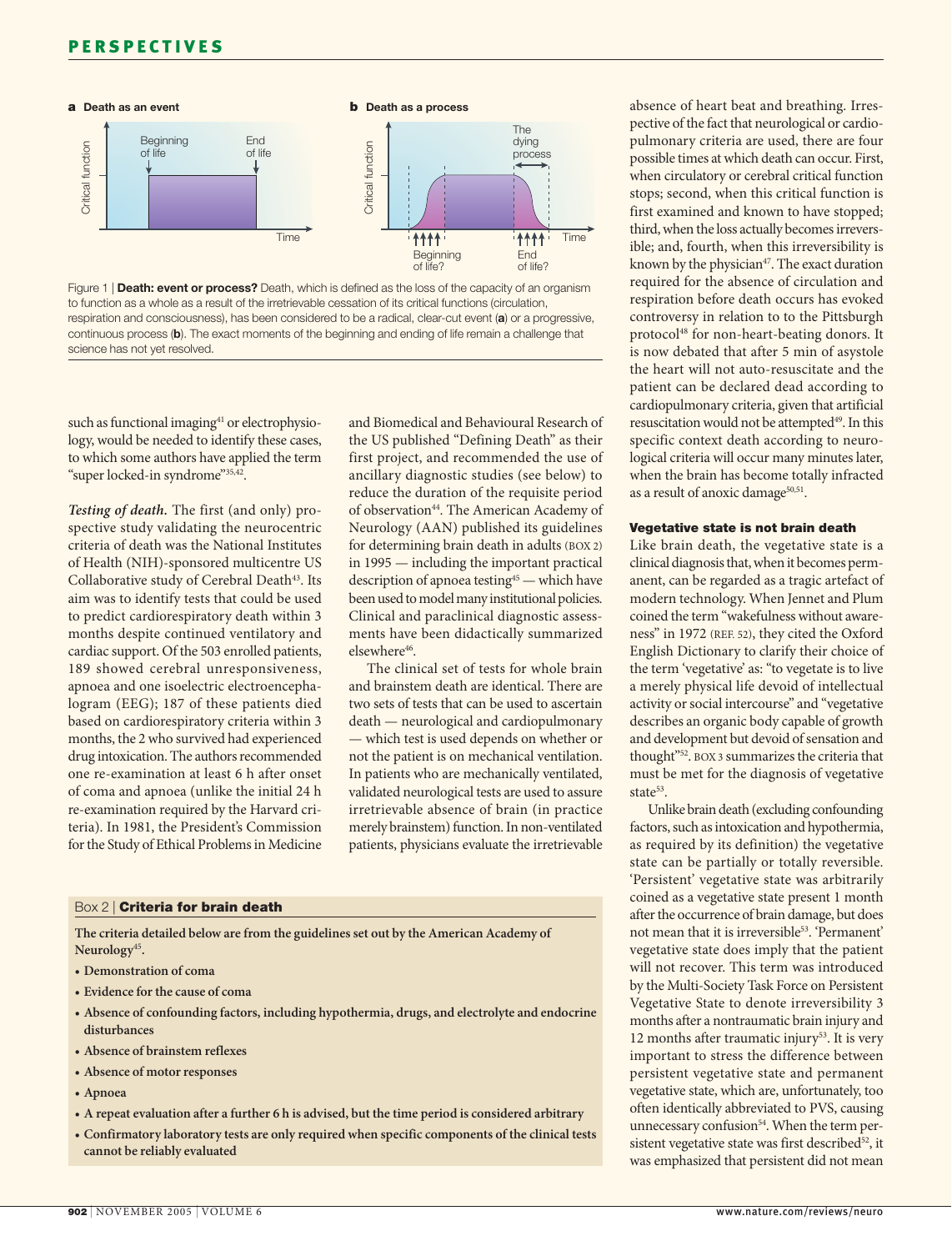#### Box 3 | **Criteria for the vegetative state**

**The criteria listed here comprise the guidelines of the US Multi-Society Task Force on Persistent Vegetative State**<sup>53</sup>**.**

- **No evidence of awareness of self or environment and an inability to interact with others**
- **No evidence of sustained, reproducible, purposeful or voluntary behavioural responses to visual, auditory, tactile or noxious stimuli**
- **No evidence of language comprehension or expression**
- **Intermittent wakefulness manifested by the presence of the sleep–wake cycle**
- **Sufficiently preserved hypothalamic and brainstem autonomic functions to permit survival with medical and nursing care**
- **Bowel and bladder incontinence**
- **Variably preserved cranial nerve and spinal reflexes**

permanent; it is now recommended that 'persistent' be omitted and patients be described as having been vegetative for a certain time. When there is no recovery after a specified period (3–12 months, depending on aetiology) the state can be declared permanent, and only then do the ethical and legal issues that surround withdrawal of treatment arise<sup>55,56</sup>. The vegetative state can also be observed in the end-stages of chronic neurodegenerative diseases, such as Alzheimer's disease, and in anencephalic infants.

It might seem that the difference between brain death and the vegetative state is so fundamental that it need not be reviewed. However, in reality, both terms are all too often mixed up in the lay — and even medical — press. Part of this misunderstanding might have its origin in the interchangeable lay use of the terms brain dead and vegetable<sup>57</sup>. This had already started when the New York Times (August 5, 1968) announced the Harvard criteria for brain death. In the accompanying editorial it read: "As old as medicine is the question of what to do about the human vegetable … Sometimes these living corpses have survived for years … It is such cases, as well as the need for organs to be transplanted that the Harvard faculty committee had in mind in urging that death be redefined as irreversible coma"<sup>57</sup>. More recently, one study reported that slightly less than half of surveyed US neurologists and nursing home directors believed that patients in a vegetative state could be declared dead<sup>58</sup>. Below, I briefly review the clinical, diagnostic and neuropathological differences between brain death and the vegetative state.

*Clinical signs.* Both patients with brain death and those in a vegetative state are unconscious following severe brain injury. The first difference between the two is the time of diagnosis. Brain death can be diagnosed with

an extremely high rate of probability within hours to days of the original insult<sup>46</sup>, whereas diagnosing irreversible vegetative state takes many months at best (3 months following a nontraumatic brain injury and 12 months after traumatic injury, as stated above<sup>53</sup>). Unlike patients with brain death who are, by definition, comatose (that is, never show eye opening, even on noxious stimulation), patients in a vegetative state (who, it should be stressed, are not in a coma), classically have their eyes spontaneously open, which can be very disturbing to families and caregivers. Patients with brain death are apnoeic and necessarily require controlled artificial ventilation, whereas patients in a vegetative state can breath spontaneously without assistance (even if during the acute stage ventilation must sometimes be artificially assisted). Unlike patients with brain death, those in a vegetative state have preserved brainstem reflexes and hypothalamic functioning (for example, regulation of body temperature and vascular tone). At best, patients with brain death only show slow body movements

generated by residual spinal activity: finger jerks, undulating toe flexion sign, triple flexion response, Lazarus sign, pronationextension reflex and facial myokymia may be present in up to a third of patients<sup>59,60</sup>. Patients in a vegetative state show a much richer array of motor activity, albeit always nonpurposeful, inconsistent and coordinated only when expressed as part of subcortical, instinctively patterned, reflexive response to external stimulation: moving trunk, limbs, head or eyes in meaningless ways and showing startle myoclonus to loud noises<sup>53</sup>. Finally, patients with brain death never show any facial expression and remain mute, whereas patients in a vegetative state may occasionally smile or cry, utter grunts and sometimes moan or scream<sup>53,106</sup>.

*Ancillary diagnostic studies.* Cerebral angiography and transcranial Doppler sonography61 can be used with high sensitivity and 100% specificity to document the absence of cerebral blood flow in brain death<sup>62</sup>. Similarly, radionuclide cerebral imaging, such as single photon emission computed tomography and positron emission tomography (PET), classically show the so-called hollow-skull sign, confirming the absence of neuronal function in the whole brain<sup>41,63</sup> (FIG. 2). Such 'functional decapitation' is never observed in patients in a vegetative state, in whom overall cortical metabolism and blood flow are known to be substantially reduced (40–50% of normal values)41 but never absent. Some PET studies have even reported normal cerebral metabolism<sup>64</sup> or blood flow<sup>65</sup> in individuals in a vegetative state. Furthermore, PET studies measuring cerebral metabolism at rest cannot be reliably used to differentiate between patients in a vegetative state and those who are minimally conscious<sup>66,67</sup>.



Figure 2 | **Illustration of the differences in resting brain metabolism measured in brain death and**  in the vegetative state, compared with controls. The image in patients with brain death shows a clear-cut 'hollow-skull sign', which is tantamount to a 'functional decapitation'. This is markedly different from the situation seen in patients in a vegetative state, in whom cerebral metabolism is massively and globally decreased (to 50% of normal value) but not absent. The colour scale shows the amount of glucose metabolized per 100 g of brain tissue per minute.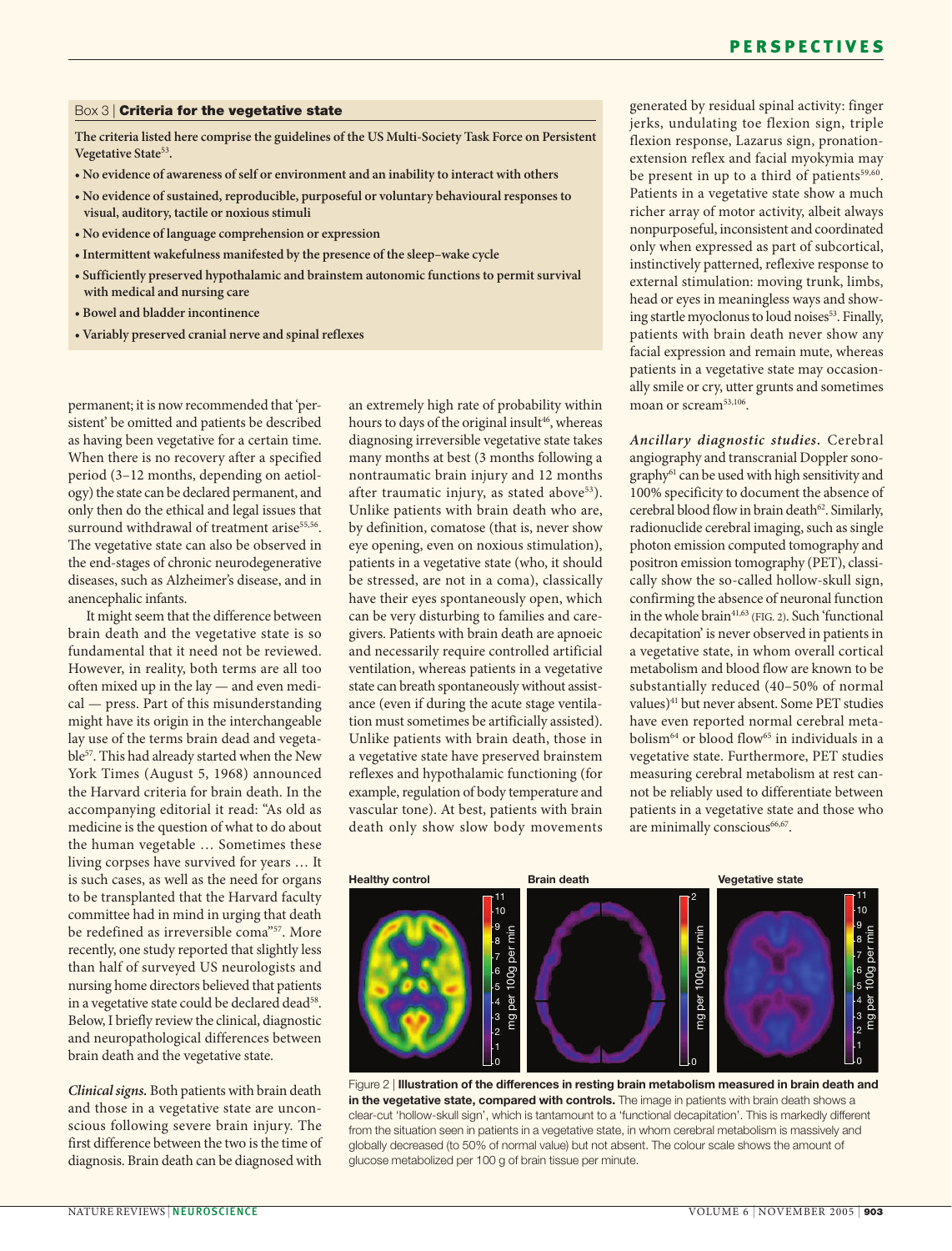

Figure 3 | **Cortical activity in response to painful stimuli in heathly controls and in patients with brain death or in a vegetative state.** Painful stimuli activate a wide neural network (known as the pain matrix) in healthy controls (**a**); in brain death absolutely no cerebral activation can be detected (**b**); in a vegetative state some subcortical (upper brainstem and thalamic) and cortical (primary somatosensory cortex; red circle) activation can be observed (**c**). The robust cortical activation observed in each and every one of the 15 patients in a vegetative state studied is not compatible with the concept of neocortical death in the vegetative state. Nevertheless, this cortical activation is limited to the primary somatosensory cortex and does not reach the higher-order associative cortices from which it was functionally disconnected. In the absence of a true understanding of the 'neural correlate of consciousness', the cortical activation seen in the vegetative state should be interpreted with caution even if the vast majority of neuroscientists would consider isolated neural activity in the primary cortex to be insufficient for conscious perception. Data adapted from REF. 71 and shown on glass brains.

The EEG in patients with brain death shows an absence of electrocortical activity (that is, isoelectric recording) with a sensitivity and specificity of 90%<sup>68</sup>. It is the most validated and, because of its wide availability, preferred confirmatory test for brain death implemented in many countries' guidelines. The EEG of patients in a vegetative state is only sporadically isoelectric or of very low voltage<sup>53</sup>, most frequently it shows a diffuse slowing (that is, generalized polymorphic delta or theta rhythm)<sup>69</sup>.

Somatosensory evoked potentials typically indicate arrest of conduction at the cervicomedullary level in brain death<sup>70</sup>, whereas they frequently show preserved cortical potentials (N20) in a vegetative state<sup>71</sup>. Brainstem auditory evoked potentials usually only show a delayed wave I (originating in the cochlear nerve) in brain death<sup>70</sup> and preserved brainstem potentials in a vegetative state. However, there are too few evoked potential studies with detailed clinical

correlations for this to be considered of validated diagnostic value.

*Pathological features.* Anatomopathology in patients with brain death who are receiving maximal artificial means of support will inevitably end up showing what is known as 'respirator brain': surface vasocongestion due to venous engorgement, thrombosis in cortical veins and sinuses, subarachnoid haemorrhage, and cortical congestion and haemorrhage will be observed after about 12 h of a nonperfused state<sup>72</sup>. After about a week an autolysed liquefied brain will pour from the opened skull<sup>73</sup>. Such dramatic findings are never encountered in a vegetative state. In patients with anoxic vegetative state pathological features encompass multifocal laminar cortical necrosis, diffuse leucoencephalopathy and bilateral thalamic necrosis. Patients in a vegetative state following blunt head injury classically show diffuse white matter damage with neuronal loss in thalami and hippocampi<sup>74</sup>.

## **Neocortical death myth**

In 1971, Scottish neurologist Brierley and his colleagues urged that death be defined by the permanent cessation of "those higher functions of the nervous system that demarcate man from the lower primates"75. This neocortical or higher brain death definition has been further developed by others, mainly philosophers<sup>25,76</sup>, and its conceptual basis rests on the premise that consciousness, cognition and social interaction, not the bodily physiological integrity, are the essential characteristics of human life. The higher brain concept produces the neocortical death criterion, in which only the functions of the neocortex, not of the whole brain or of the brainstem, must be permanently lost. Clinical and confirmatory tests for neocortical death have never been validated as such.

Based on the neocortical definition of death, patients in a vegetative state following an acute injury or chronic degenerative disease and anencephalic infants are considered dead. Depending on how "irreversible loss of capacity for social interaction"77 is interpreted, even patients in a permanent "minimally conscious state"<sup>78</sup>, who, by definition, are unable to functionally communicate, could be regarded as dead. I argue that, despite its theoretical attractiveness to some, this concept of death cannot be reliably implemented using anatomical criteria nor in reliable clinical testing.

First, our current scientific understanding of the necessary and sufficient neural correlates of consciousness is incomplete at best<sup>79,80</sup>. In contrast to brain death, for which the neuroanatomy and neurophysiology are both well established, anatomopathology, neuroimaging and electrophysiology cannot, at present, determine human consciousness. Therefore, no accurate anatomical criteria can be defined for a higher brain formulation of death.

Second, clinical tests would require the provision of bedside behavioural evidence showing that consciousness has been irreversibly lost. There is an irreducible philosophical limitation in knowing for certain whether any other being possesses a conscious life<sup>81</sup>. Consciousness is a multifaceted subjective first-person experience and clinical evaluation is limited to evaluating patients' responsiveness to the environment<sup>82</sup>. As previously discussed, patients in a vegetative state, unlike patients with brain death, can move extensively, and clinical studies have shown how difficult it is to differentiate 'automatic' from 'willed' movements<sup>83</sup>. This results in an underestimation of behavioural signs of consciousness and, therefore, a misdiagnosis,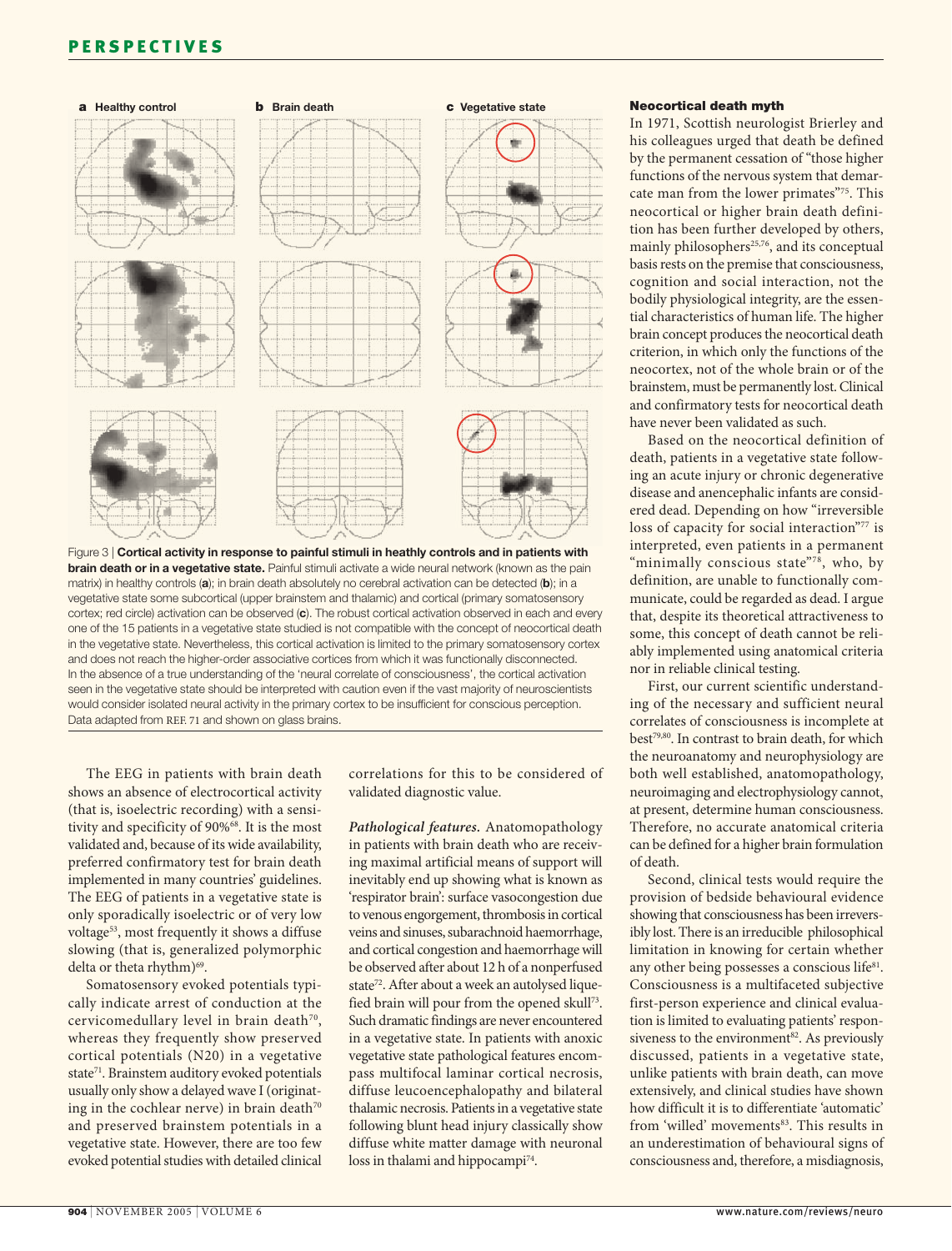which is estimated to occur in about one third of patients in a chronic vegetative state<sup>84,85</sup>. In addition, physicians frequently erroneously diagnose the vegetative state in elderly residents with dementia in nursing homes<sup>86</sup>. Clinical testing for absence of consciousness is much more problematic than testing for absence of wakefulness, brainstem reflexes and apnoea in whole brain or brainstem death. The vegetative state is one end of a spectrum of awareness, and the subtle differential diagnosis between this and the minimally conscious state necessitates repeated evaluations by experienced examinors. Practically, the neocortical death concept also implies the burial of breathing 'corpses'.

Third, complimentary tests for neocortical death would require provision of confirmation that all cortical function has been irreversibly lost. Patients in a vegetative state are not apallic, as previously thought<sup>87,88</sup>, and may show preserved islands of functional pallium or cortex. Recent functional neuroimaging studies have shown limited, but undeniable, neocortical activation in patients in a vegetative state, disproving the idea that there is complete neocortical death in the vegetative state (FIG. 3). However, as previously stated, results from these studies should be interpreted cautiously for as long as we do not fully understand the neuronal basis of consciousness. Again, complimentary tests for proving the absence of the neocortical integration that is necessary for consciousness are, at present, not feasible and unvalidated.

As discussed above, the absence of whole brain function in brain death can be confirmed by means of cerebral angiography (nonfilling of the intracranial arteries), transcranial Doppler ultrasonography (absent diastolic or reverberating flow), nuclear imaging (absence of cerebral blood flow: hollow-skull sign) or EEG (absent electrical activity). In contrast to brain death, in which prolonged absent intracranial blood flow proves irreversibility<sup>40</sup>, the massively reduced — but not absent — cortical metabolism observed in the vegetative state<sup>64,89-93</sup> cannot be regarded as evidence for irreversibility. Indeed, fully reversible causes of altered consciousness, such as deep sleep<sup>94</sup> and general anaesthesia<sup>95-97</sup>, have shown similar decreases in brain function, and the rare patients who have recovered from a vegetative state have been shown to resume nearnormal activity in previously dysfunctional associative neocortex98,99.

However, proponents of the neocortical death formulation might counter-argue that because all definitions of death and vegetative state are clinical, finding some metabolic activity in functional neuroimaging studies does not disprove the concept (as these studies are measuring non-clinical activities), although this does contrast with the validated non-clinical laboratory tests used to confirm whole brain death.

Finally, proving irreversibility is key to any concept of death. The clinical testing of irreversibility has stood the test of time only in the framework of whole brain or brainstem formulations of death. Indeed, since Mollaret and Goulon first defined their neurological criteria of death more than 45 years ago<sup>1</sup>, no patient in apnoeic coma who was properly declared brain (or brainstem) dead has ever regained consciousness<sup>10,35,100</sup>. This cannot been said for the vegetative state, in which permanent is probabilistic — the chances of recovery depend on a patient's age, aetiology and time spent in the vegetative state<sup>101</sup>. Unlike brain death, for which the diagnosis can be made in the acute setting, the vegetative state can only be regarded as statistically permanent after long observation periods, and even then there is a chance that some patients might recover. However, it should be stressed that many anecdotes of late recovery are difficult to substantiate and it is often difficult to know how certain the original diagnosis was.

# **Ethics of death and dying**

The debate on the need to withhold or withdraw 'futile' life-prolonging treatments and the idea of 'death with dignity' was started by intensive care physicians (not ethicists or lawyers) in the mid-1970s<sup>102</sup>. At present, almost half of all deaths in intensive care follow a decision to withhold or withdraw treatment<sup>103</sup>. There is no moral or legal distinction between withholding or withdrawing<sup>104</sup>.

As discussed above, a person who is brain dead is dead — disconnecting the ventilator will not cause him or her to die. Patients in a vegetative state are not dead, but when their situation becomes hopeless it can be judged unethical to continue their life-sustaining treatment. Unlike patients with brain death, patients in a vegetative state do not usually require ventilatory or cardiac support, needing only artificial hydration and nutrition. The internationally reported case of Terri Schiavo<sup>13-15</sup> centred first on opposing opinions between her husband and parents about whether she would wish to continue living in such a severely disabled state, and also on the lack of family consensus regarding her diagnosis of vegetative state. This case illustrated how hard it is for lay persons (and inexperienced physicians and policy

makers) to accept the medically established ethical framework that justifies letting patients in an irremediable vegetative state die. Misinformation stemming from highprofile cases such as Schiavo's may increase societal confusion and consternation about end-of-life decision-making<sup>105-107</sup>.

Stopping artificial nutrition and hydration to patients in a vegetative state is a complex issue, and it would be beyond the scope of this paper to cover all ethical, legal and practical dilemmas involved (see Jennett's recent monograph for an in-depth account<sup>106</sup>). It should be stressed that "unless it is clearly established that the patient is permanently unconscious, a physician should not be deferred from appropriately aggressive treatment"108, and physicians also "have an obligation to provide effective palliative treatment"<sup>109</sup>. Several US<sup>110-112</sup> medical societies and interdisciplinary bodies, including the American Medical Association<sup>108</sup>; the British Medical Association<sup>113</sup> and the World Medical Association<sup>114</sup>, have asserted that surrogate decision makers and physicians with advance directives provided by patients have the right to terminate all forms of life-sustaining medical treatment, including hydration and nutrition, in patients in a permanent vegetative state.

The moral values that underlie these guidelines are the principles of autonomy, beneficence, non-maleficence and justice<sup>115</sup>. Informed, mentally competent patients should consent to any treatment they receive and have the right to make choices regarding their bodies and lives. The primary factor determining the level of treatment provided for an incompetent patient should reflect the patient's personally expressed wishes for treatment in this situation. It should be noted that the principle of autonomy was developed as a product of the Enlightenment in Western culture and is not yet strongly emphasized beyond the US and Western Europe (for example, in Japan<sup>116</sup>). In the Western world, the main challenge for autonomy in justifying a right to refuse life-prolonging treatment comes from the vitalist religious view (mainly from orthodox Jews, fundamentalist Protestants and conservative Roman Catholics) that holds that only God should determine when life ends (BOX 4).

In the past, physicians have interpreted beneficence to mean promotion of continued life, at almost any cost. With the advancement of medical technology, medicine is now ethically obliged not to promote life at all costs in a paternalistic way but rather to enable patients to choose what type of life represents a 'good' life to them and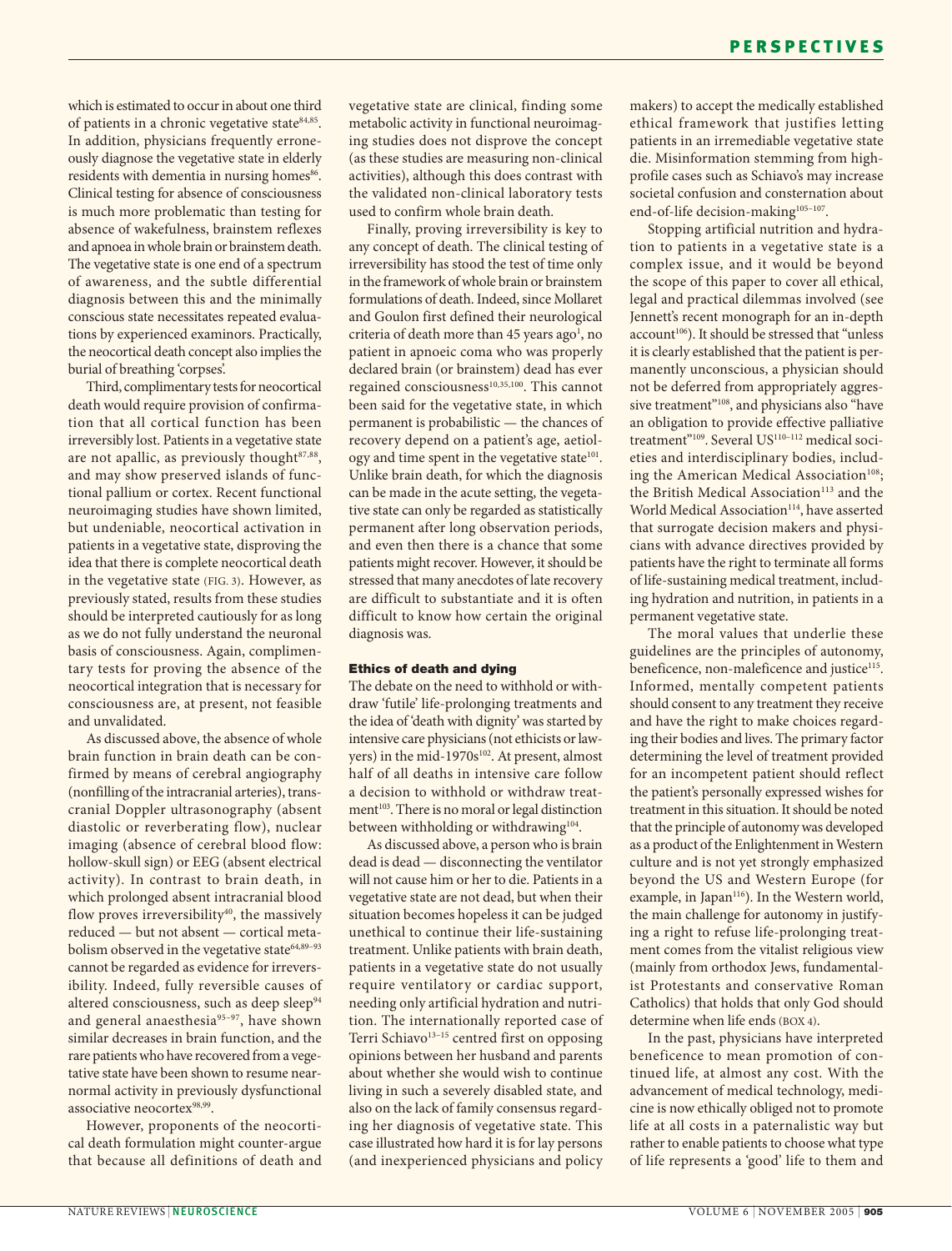# Box 4 | **Religion and death**

**Both Judaism and Islam have a tradition of defining death on the basis of absence of respiration, but brain death has now become an accepted definition of death for these religions**<sup>146</sup>**. The Catholic church has stated that the moment of death is not a matter for the church to resolve. More than 10 years before the Harvard criteria were established, anaesthesiologists who were concerned that new resuscitation and intensive care technologies designed to save lives sometimes appeared to only extend the dying process, sought advice from Pope Pius XII. The Pope, up-to-date with (even, surprisingly, in advance of) modern day medicine, ruled that there was no obligation to use extraordinary means to prolong life in critically ill patients**<sup>147</sup>**. Therefore, withholding or withdrawing life-sustaining treatment from patients with acute irreversible severe brain damage became morally accepted.**

**With regard to life-prolonging treatments in chronic conditions such as the vegetative state, many have found it difficult to view artificial hydration and nutrition as extraordinary means. However, recent ethical and legal discussions have abandoned the extraordinary versus ordinary dichotomy in favour of disproportionate versus proportionate treatments. Many prominent progressive Catholic theologists have accepted the idea of therapeutic futility in patients in an irreversible vegetative state, and have defended the decision to withdraw nutrition and hydration in well-documented cases**<sup>148</sup>**. Nevertheless, Pope John Paul II, addressing an international congress on the vegetative state in March 2004 (for details see Further information), considered that the cessation of artificial life-sustenance to patients in a**  permanent vegetative state could never be morally accepted, whatever the situation<sup>149</sup>. **However, many of the meeting's invited neuroscientists had more nuanced viewpoints, and some Roman Catholic theologians considered it to be at variance with Christian tradition. The moral legitimacy to inquire about the duty to treat at all cost (that is, therapeutic obstinacy), which was accepted by the Catholic Church for acute cases of severe neurological damage (irreversible coma) in 1957** REF. 147**, stands in contrast to the Church's recent refusal to allow withdrawal of life-sustaining treatment in chronic cases (irreversible vegetative state)**<sup>149</sup>**. The official Catholic position de-emphasizes the reality of irreversibility in longstanding vegetative state and does not consider artificial nutrition and hydration to be treatments. So far, it has not changed practices in the US, where withdrawal of life-sustaining treatment from patients in an irreversible vegetative state remains a settled view; a view that was endorsed by the US Supreme Court in the case of Nancy Cruzan, and that is held by many other medical, ethical and legal**  authorities<sup>150</sup> (BOX 5).

what type of life does not. Medical choices should now depend on patients' individual values and can therefore be in disagreement with physicians' personal perceptions<sup>117</sup>. If patients can no longer speak for themselves, having someone who knew them make decisions for them seems the best reasonable compromise. However, critics have argued that surrogate decisions are flawed. Most people would not want to continue living if they were in a vegetative state<sup>118</sup>. However, severely disabled patients with brain damage seem to want to go on living119–122. Some studies have shown the limitations of spouses' predictions of patients' desires regarding resuscitation<sup>123</sup>, and healthy people tend to underestimate impaired patients' quality of life<sup>124</sup>.

The principle of justice, which includes equity, demands that an individual's worth not be judged solely on social status, nor on physical or intellectual attributes. Vulnerable patients, such as those who are non-communicative and have severe brain damage, those with other handicaps, and those who are very old or young, should not be treated

any differently from healthy individuals. No person's life has more or less intrinsic value than the next. Concepts of justice should trump the claims of autonomy, based on a model of medical futility<sup>125</sup>.

Medical futility is defined as the situation in which a therapy that is hoped to benefit a patient's medical condition will predictably not do so on the basis of the best available evidence (exactly what probability threshold satisfies the standard of 'ethical acceptability' is still under discussion<sup>126</sup>). Since the Multi-Society Task Force on PVS, we know that the chances of recovery after 3 months for non-traumatic and 12 months for traumatic cases are close to zero. Letting patients in a permanent vegetative state die, despite being ethically and legally justified (BOX 5), remains a complicated and sensitive issue for all those involved<sup>127</sup>.

Finally, the question remains about the mode of death. Stopping hydration and nutrition leads to death in 10-14 days<sup>128</sup>. Recent neuroimaging studies have concluded that patients in a vegetative state lack the neural integration that is considered

necessary for pain perception<sup>71</sup>. Some, however, are in favour of injecting a lethal drug to quicken the dying process. At present, this practice can only be envisaged in countries or states in which euthanasia has been legalized (for example, Belgium, The Netherlands and Switzerland) and only if patients have explicitly expressed this wish previously in living wills.

Patients in a vegetative state are not dead, even if their loss of consciousness results in our belief that they may be 'as good as dead'. However, letting patients in an irreversible vegetative state die can be the most humane option, just as abortion can be justified in, for example, cases of anencephaly, without needing the foetus to be declared dead. This is not a purely medical matter, but an ethical issue that is dependent on personal moral values, and we should accept deviating culture-and religion-dependent viewpoints.

#### **Conclusions and future perspectives**

In conclusion, brain death is death and irreversible vegetative state is not. Of the two bio-philosophical concepts of brain death (the 'whole brain' and the 'brainstem' formulation), defined as the irreversible cessation of critical functions of the organism as a whole (that is, neuroendocrine and homeostatic regulation, circulation, respiration and consciousness), the whole brain concept is most widely accepted and practised. Since their first use in 1959 (REF. 1), the neurocentric criteria of death — as compared with the old cardiocentric criteria — are considered to be "among the safest medicine can achieve"38. In those instances in which confirmatory tests for brain death are desirable, irreversibility can, at present, be more reliably demonstrated for the whole brain concept (for example, by measuring lack of intracranial blood flow)<sup>40</sup>. However, with future technological advances and a better understanding and identification of the human cerebral 'critical system', the criteria might move further in the direction of brainstem death<sup>4</sup>.

In my view, neocortical death, as a confirmatory index for defining death, is conceptually inadequate and practically unfeasible. Clinical, electrophysiological, neuroimaging and post-mortem studies now provide clear and convincing neurophysiological and behavioural distinctions between brain death and the vegetative state. Similar lines of evidence also provide compelling data that neocortical death cannot be reliably demonstrated and is an insufficient criterion for establishing death.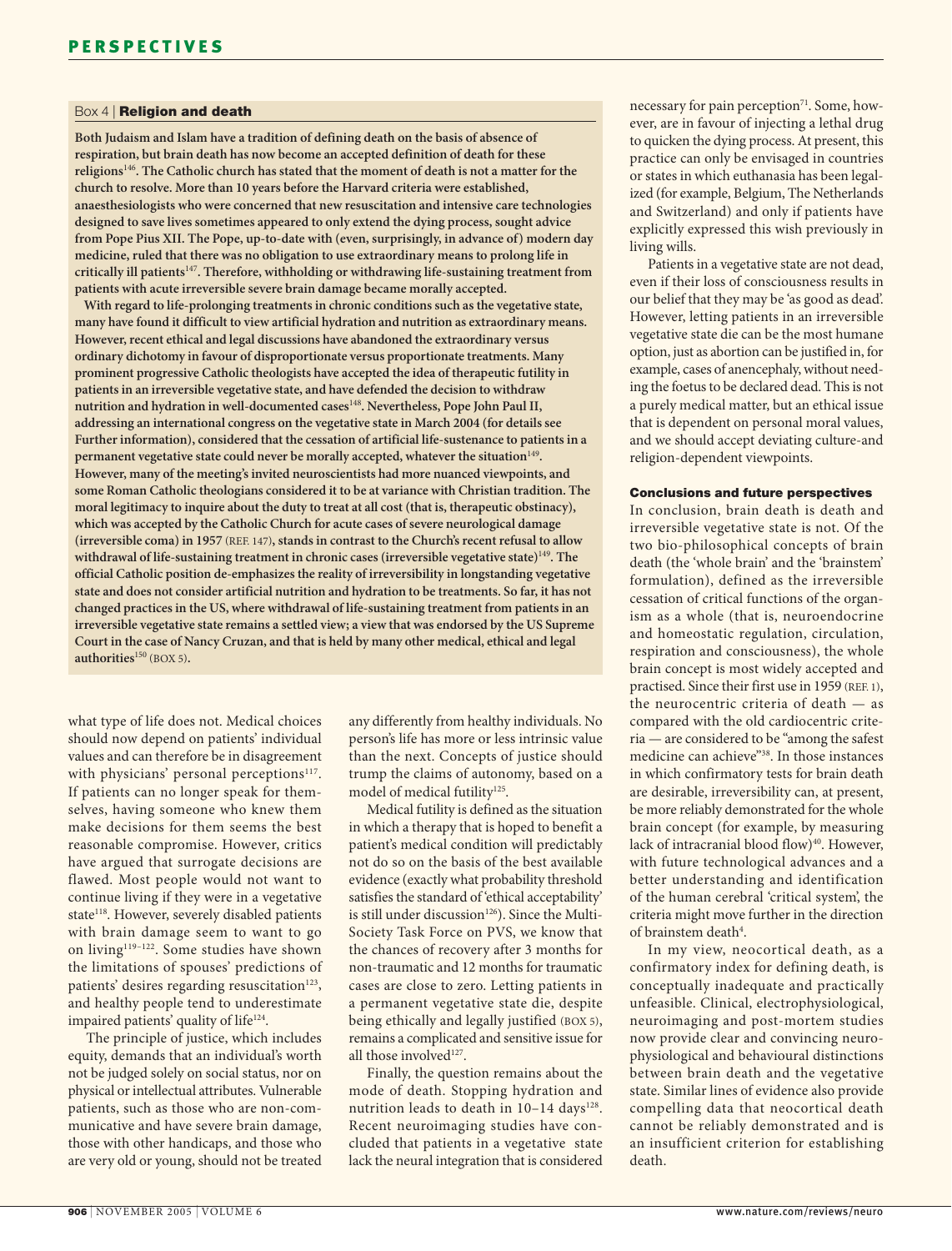#### Box 5 | **Death and the law**

**Under the US Uniform Determination of Death Act**<sup>151</sup>**, a person is dead when physicians determine, by applying prevailing clinical criteria, that cardiorespiratory or brain functions are absent and cannot be retrieved**<sup>146</sup>**. The neurocentric definition is purposefully redundant, requiring a determination that "all functions of the entire brain, including the brain stem" have irreversibly ceased**<sup>151</sup>**. The American Academy of Neurology guidelines are shown in**  BOX 2 **. The Canadian guidelines closely mirror these**<sup>152</sup>**. In 1971, Finland was the first European country to accept brain death criteria. Since then, all EU countries have accepted the concept of brain death. However, although the required clinical signs are uniform, less than half the European countries that have accepted brain death criteria require technical**  confirmatory tests, and approximately half require more than one physician to be involved<sup>153</sup>. **Confirmatory tests are not mandatory in many third-world countries because they are simply not available. In Asia, death based on neurological criteria has not been uniformly accepted and there are major differences in regulation. India follows the UK criteria of brainstem death**<sup>154</sup>**. China has no legal criteria and there seems to be some hesitation among physicians to disconnect the ventilator in patients with irreversible coma**<sup>57</sup>**. Japan now officially recognizes brain death, although the public remains reluctant — possibly as a result of the heart surgeon Sura Wada, who was charged with murder in 1968 after removing a heart from a patient who was allegedly not brain dead**<sup>155</sup>**. Australia and New Zealand have accepted whole brain death criteria**<sup>156</sup>**.**

**Some legal scholars have also endorsed the neocortical definition of death**157,158 **but they have never convinced legislatures or courts. A physician who believes that a patient who is permanently unconscious but breathing is dead risks criminal prosecution or a civil claim for wrongful death if he or she acted on this belief**<sup>146</sup>**. A finding that consciousness is irreversibly lost will not, by itself, under any applicable medical practice guidelines or law, justify a diagnosis of death; evidence that brainstem functions are absent is always required. However, withdrawing any treatment that is not considered to be of benefit to the patient is medically and legally accepted, and no doctor has ever been charged with murder for doing this in welldocumented cases of patients in an irreversible vegetative state**<sup>106</sup>**. It should be noted, however, that N. Barber and R. Nejdl were charged with murder in California for withdrawing all treatment, including artificial hydration and nutrition, from a patient, Mr Herbert, who had been comatose for 7 days. However, their case was dismissed before trial and the patient's condition later evolved into an irretrievable vegetative state**<sup>159</sup>**.**

Finally, death is a biological phenomenon for which we have constructed pragmatic medical, moral and legal policies on the basis of their social acceptance<sup>129</sup>. The decision of whether a patient should live or die is a value judgment over which physicians can exert no specialized professional claim. The democratic traditions of our pluralistic society should permit personal freedom in patients' decisions to choose to continue or terminate life-sustaining therapy in cases of severe brain damage. Like most ethical issues, there are plausible arguments supporting both sides of the debate. However, these issues can and should be tackled without changes being made to the current neurocentric definition of death. The benefits of using living humans in a vegetative state as organ donors do not justify the harm to society that could ensue from sacrificing the dead donor principle<sup>129</sup>.

Many of the controversial issues relating to the death and end of life in patients with brain damage who have no hope of recovery result from confusion or ignorance on the part of the public or policy makers

about the medical reality of brain death and the vegetative state. Therefore, the medical community should improve educational and public awareness programmes on the neurocentric criteria and testing of death; stimulate the creation of advance directives as a form of advance medical care planning; continue to develop clinical practice guidelines; and more actively encourage research on physiological effects and therapeutic benefit of treatment options in patients with severe brain damage.

What is the future of death? Improving technologies for brain repair and prosthetic support for brain functions (for example, stem cells, neurogenesis, neural computer prostheses, cryonic suspension and nanoneurological repair) might one day change our current ideas of irreversibility and force medicine and society to once again revise its definition of death.

*Steven Laureys is at the Cyclotron Research Centre and Neurology Department,Université de Liège, Sart Tilman-B30, 4000 Liège, Belgium. e-mail: steven.laureys@ulg.ac.be*

- 1. Mollaret, P. & Goulon, M. Le coma dépassé. *Rev. Neurol.* **101**, 3–15 (1959).
- 2. Beecher, H. K. Definitions of 'life' and 'death' for medical science and practice. *Ann. NY Acad. Sci.* **169**, 471–474  $(1970)$
- 3. Pernick, M. S. in *Death: Beyond Whole-Brain Criteria* (ed. Zaner, R. M.) 17–74 (Kluwer Academic, Dordrecht, The Netherlands, 1988).
- 4. Bernat, J. L. (ed.) in *Ethical Issues in Neurology* 243–281 (Butterworth Heinemann, Boston, USA, 2002).
- 5. Wertheimer, P., Jouvet, M. & Descotes, J. A propos du diagnostic de la mort du système nerveux dans les comas avec arrêt respiratoire traités par respiration artificielle. *Presse Med.* **67**, 87–88 (1959) (in French).
- 6. Lofstedt, S. & von Reis, G. Intracranial lesions with abolished passage of X-ray contrast throughout the internal carotid arteries. *Pacing Clin. Electrophysiol.* **8**, 199–202 (1956).
- 7. A definition of irreversible coma. Report of the Ad Hoc Committee of the Harvard Medical School to Examine the Definition of Brain Death. *JAMA* **205**, 337–340 (1968).
- 8. Joynt, R. J. Landmark perspective: a new look at death. *JAMA* **252**, 680–682 (1984).
- 9. Mohandas, A. & Chou, S. N. Brain death. A clinical and
- pathological study. *J. Neurosurg.* **35**, 211–218 (1971). 10. Pallis, C. & Harley, D. H. *ABC of Brainstem Death* (BMJ, London, 1996).
- 11. Criteria for the diagnosis of brain stem death. Review by a working group convened by the Royal College of Physicians and endorsed by the Conference of Medical Royal Colleges and their Faculties in the United Kingdom. *J. R. Coll. Physicians Lond.* **29**, 381–382 (1995).
- 12. Diagnosis of brain death. Statement issued by the honorary secretary of the Conference of Medical Royal Colleges and their Faculties in the United Kingdom on 11 October 1976. *Br. Med. J.* **2**, 1187–1188 (1976).
- 13. Annas, G. J. 'Culture of life' politics at the bedside—the case of Terri Schiavo. *N. Engl. J. Med.* **352**, 1710–1715 (2005).
- 14. Quill, T. E. Terri Schiavo—a tragedy compounded. *N. Engl. J. Med.* **352**, 1630–1633 (2005).
- 15. Gostin, L. O. Ethics, the constitution, and the dying process: the case of Theresa Marie Schiavo. *JAMA* **293**, 2403–2407 (2005).
- 16. Bernat, J. L., Culver, C. M. & Gert, B. On the definition and criterion of death. *Arch. Intern. Med.* **94**, 389–394 (1981).
- 17. Bernat, J. L. A defense of the whole-brain concept of death. *Hastings Cent. Rep.* **28**, 14–23 (1998).
- 18. Loeb, J. *The Organism as a Whole* (G. P. Putnam's Sons, New York, 1916).
- 19. Korein, J. & Machado, C. in *Brain Death and Disorders of Consciousness* (eds Machado, C. & Shewmon, D. A.) 1–21 (Kluwer Academic/Plenum, New York, 2004).
- 20. Morison, R. S. Death: process or event? *Science* **173**, 694–698 (1971).
- 21. Kass, L. R. Death as an event: a commentary on Robert Morison. *Science* **173**, 698–702 (1971).
- 22. Shewmon, D. A. & Shewmon, E. S. The semiotics of death and its medical implications. *Adv. Exp. Med. Biol.* **550**, 89–114 (2004).
- 23. Alligood, K. T., Sauer, T. D. & Yorke, J. A. *Chaos: An Introduction to Dynamical Systems* (Springer, New York, 1997).
- 24. Dehaene, S. & Changeux, J. P. Ongoing spontaneous activity controls access to consciousness: a neuronal model for inattentional blindness. *PLoS Biol.* **3**, e141 (2005).
- 25. Veatch, R. M. The whole-brain-oriented concept of death: an outmoded philosophical formulation. *J. Thanatol.* **3**, 13–30 (1975).
- 26. Shewmon, A. D. The brain and somatic integration: insights into the standard biological rationale for equating 'brain death' with death. *J. Med. Philos.* **26**, 457–478 (2001).
- 27. Seifert, J. Is 'brain death' actually death? *Monist* **76**, 175–202 (1993).
- 28. Cabeza, R. *et al.* Age-related differences in neural activity during memory encoding and retrieval: a positron emission tomography study. *J. Neurosci.* **17**, 391–400 (1997).
- 29. Shewmon, D. A. Spinal shock and 'brain death': somatic pathophysiological equivalence and implications for the integrative-unity rationale. *Spinal Cord* **37**, 313–324 (1999).
- 30. Shewmon, D. A. Chronic 'brain death': meta-analysis and conceptual consequences. *Neurology* **51**, 1538–1545 (1998).
- 31. Kantor, J. E. & Hoskins, I. A. Brain death in pregnant women. *J. Clin. Ethics* **4**, 308–314 (1993).

doi:1038/nrn1789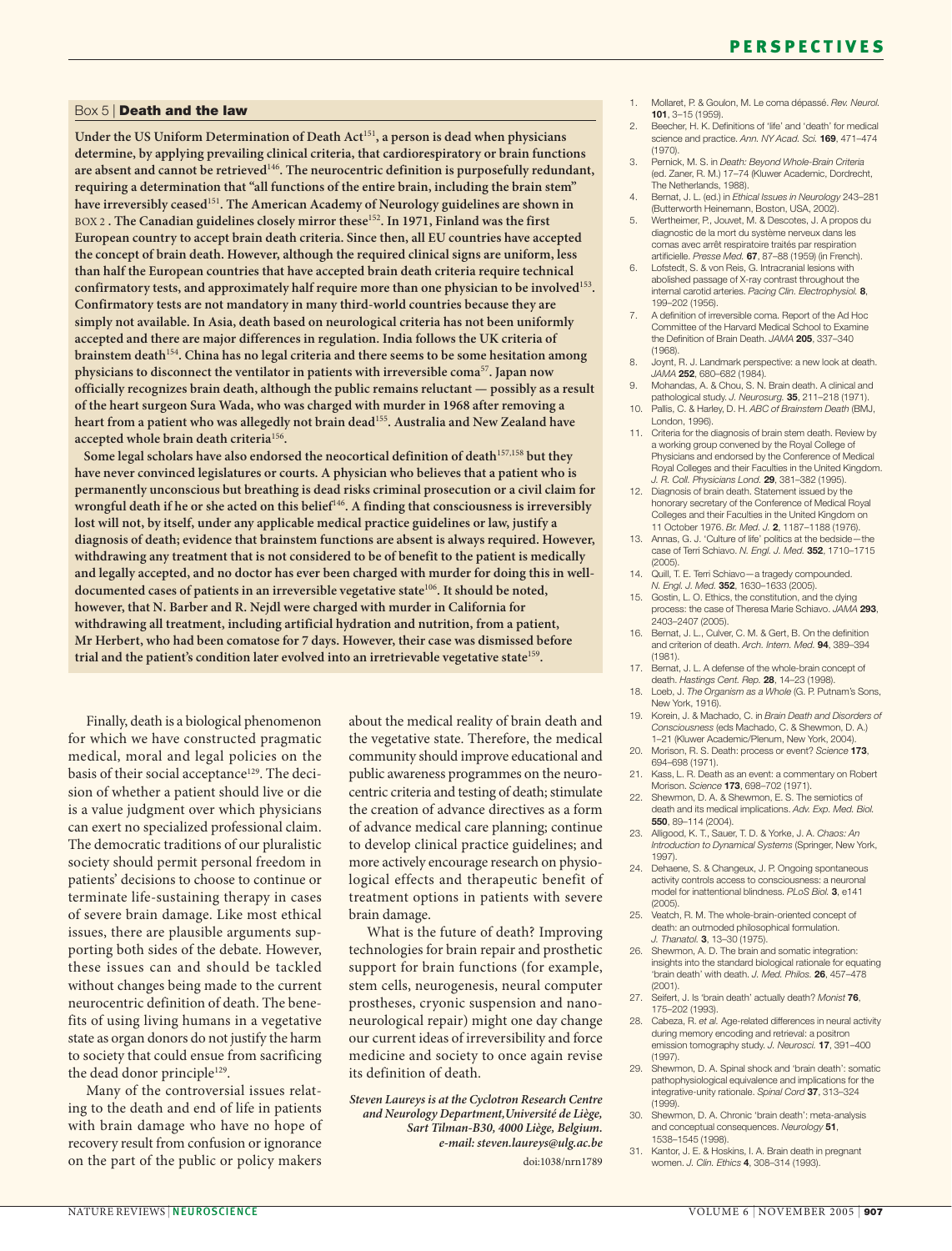- 32. Bernstein, I. M. *et al.* Maternal brain death and prolonged fetal survival. *Obstet. Gynecol.* **74**, 434–437 (1989).
- 33. Loewy, E. H. The pregnant brain dead and the fetus: must we always try to wrest life from death? *Am.*
- *J. Obstet. Gynecol.* **157**, 1097–1101 (1987). 34. Feldman, D. M., Borgida, A. F., Rodis, J. F. & Campbell, W. A. Irreversible maternal brain injury during pregnancy: a case report and review of the literature. *Obstet. Gynecol. Surv.* **55**, 708–714 (2000).
- 35. Bernat, J. L. in *The Boundaries of Consciousness: Neurobiology and Neuropathology* (ed. Laureys, S.) 369–379 (Elsevier, Amsterdam, 2005).
- 36. Wijdicks, E. F. & Bernat, J. L. Chronic 'brain death': meta-analysis and conceptual consequences. *Neurology* **53**, 1369–1370; author reply 1371–1372 (1999).
- 37. Crisci, C. Chronic 'brain death': meta-analysis and conceptual consequences. *Neurology* **53**, 1370; author reply 1371–1372 (1999).
- 38. Lang, C. J. Chronic 'brain death' meta analysis and conceptual consequences. *Neurology* **53**, 1370–1371; author reply 1371–1372 (1999).
- 39. Pallis, C. Further thoughts on brainstem death. *Anaesth. Intensive Care* **23**, 20–23 (1995).
- 40. Bernat, J. L. On irreversibility as a prerequisite for brain death determination. *Adv. Exp. Med. Biol.* **550**, 161–167  $(2004)$
- 41. Laureys, S., Owen, A. M. & Schiff, N. D. Brain function in coma, vegetative state, and related disorders. *Lancet Neurol.* **3**, 537–546 (2004).
- 42. Bernat, J. L. The biophilosophical basis of whole-brain death. *Soc. Philos. Policy* **19**, 324–342 (2002).
- 43. An appraisal of the criteria of cerebral death. A summary statement. A collaborative study. *JAMA* **237**, 982–986 (1977).
- 44. President's Commission for the Study of Ethical Problems in Medicine and Biomedical and Behavioral Research. *Defining Death: a Report on the Medical*, *Legal and Ethical Issues in the Determination of Death* (U. S. Government Printing Office, Washington DC, 1981).
- 45. The Quality Standards Subcommittee of the American Academy of Neurology. Practice parameters for determining brain death in adults (summary statement). *Neurology* **45**, 1012–1014 (1995). 46. Wijdicks, E. F. The diagnosis of brain death. *N. Engl.*
- *J. Med.* **344**, 1215–1221 (2001).
- 47. Lynn, J. & Cranford, R. in *The Definition of Death: Contemporary Controversies* (eds Youngner, S. J., Arnold, R. M. & Schapiro, R.) 101–114 (Johns Hopkins Univ. Press, Baltimore, USA, 1999).
- 48. University of Pittsburgh Medical Center policy and procedure manual. Management of terminally ill patients who may become organ donors after death. *Kennedy Inst. Ethics J.* **3**, A1–A15 (1993).
- 49. National Academy of Sciences Institute of Medicine. *Non-Heart-Beating Organ Transplantation: Medical and Ethical Issues in Procurement* (National Academy, Washington DC, 1997).
- 50. Lynn, J. Are the patients who become organ donors under the Pittsburgh protocol for 'non-heart-beating donors' really dead? *Kennedy Inst. Ethics J.* **3**, 167–178 (1993).
- Menikoff, J. Doubts about death: the silence of the Institute of Medicine. *J. Law Med. Ethics* **26**, 157–165 (1998).
- 52. Jennett, B. & Plum, F. Persistent vegetative state after brain damage. A syndrome in search of a name. *Lancet* **1**, 734–737 (1972).
- 53. The Multi-Society Task Force on PVS. Medical aspects of the persistent vegetative state (1). *N. Engl. J. Med.* **330**, 1499–1508 (1994).
- 54. Laureys, S., Faymonville, M. E. & Berre, J. *Permanent vegetative state and persistent vegetative state are not interchangeable terms.* [online], <http://bmj.com/cgi/elett ers/321/7266/916#10276> *British Medical Journal*  $(2000)$
- 55. Jennett, B. The assessment and rehabilitation of vegetative and minimally conscious patients: definitions, diagnosis, prevalence and ethics. *Neuropsychological Rehabilitation* **15**, 163–165 (2005).
- 56. American Congress of Rehabilitation Medicine. Recommendations for use of uniform nomenclature pertinent to patients with severe alterations of consciousness. *Arch. Phys. Med. Rehabil.* **76**, 205–209 (1995).
- 57. Diringer, M. N. & Wijdicks, E. F. M. in *Brain Death* (ed. Wijdicks, E. F. M.) 5–27 (Lippincott Williams & Wilkins, Philadelphia, USA, 2001).
- 58. Payne, K., Taylor, R. M., Stocking, C. & Sachs, G. A. Physicians' attitudes about the care of patients in the persistent vegetative state: a national survey. *Ann. Intern. Med.* **125**, 104–110 (1996).
- 59. Saposnik, G., Bueri, J. A., Maurino, J., Saizar, R. & Garretto, N. S. Spontaneous and reflex movements in brain death. *Neurology* **54**, 221–223 (2000).
- 60. Saposnik, G., Maurino, J., Saizar, R. & Bueri, J. A. Spontaneous and reflex movements in 107 patients with brain death. *Am. J. Med.* **118**, 311–314 (2005).
- 61. Ducrocq, X. *et al.* Consensus opinion on diagnosis of cerebral circulatory arrest using Doppler-sonography: Task Force Group on cerebral death of the Neurosonology Research Group of the World Federation of Neurology. *J. Neurol. Sci.* **159**, 145–150 (1998).
- 62. Wijdicks, E. F. M. in *Brain Death* (ed. Wijdicks, E. F. M.) 61–90 (Lippincott Williams & Wilkins, Philadelphia, USA, 2001).
- 63. Conrad, G. R. & Sinha, P. Scintigraphy as a confirmatory test of brain death. *Semin. Nucl. Med.* **33**, 312–323 (2003).
- 64. Schiff, N. D. *et al.* Residual cerebral activity and behavioural fragments can remain in the persistently vegetative brain. *Brain* **125**, 1210–1234 (2002).
- Agardh, C. D., Rosen, I. & Ryding, E. Persistent vegetative state with high cerebral blood flow following profound hypoglycemia. *Ann. Neurol.* **14**, 482–486 (1983).
- 66. Laureys, S. *et al.* Cerebral processing in the minimally conscious state. *Neurology* **63**, 916–918 (2004).
- Schiff, N. D. *et al.* **fMRI** reveals large-scale network activation in minimally conscious patients. *Neurology* **64**, 514–523 (2005).
- 68. Buchner, H. & Schuchardt, V. Reliability of electroencephalogram in the diagnosis of brain death. *Eur. Neurol.* **30**, 138–141 (1990).
- Danze, F., Brule, J. F. & Haddad, K. Chronic vegetative state after severe head injury: clinical study; electrophysiological investigations and CT scan in 15 cases. *Neurosurg. Rev.* **12** (Suppl. 1), 477–499 (1989).
- 70. Facco, E. & Machado, C. Evoked potentials in the diagnosis of brain death. *Adv. Exp. Med. Biol.* **550**, 175–187 (2004).
- 71. Laureys, S. *et al.* Cortical processing of noxious somatosensory stimuli in the persistent vegetative state. *Neuroimage* **17**, 732–741 (2002).
- Leestma, J. E., Hughes, J. R. & Diamond, E. R. Temporal correlates in brain death. EEG and clinical relationships to the respirator brain. *Arch. Neurol.* **41**, 147–152 (1984).
- 73. Leestma, J. E. in *Brain Death* (ed. Wijdicks, E. F. M.) 45–60 (Lippincott Williams & Wilkins, Philadelphia, USA, 2001).
- 74. Kinney, H. C. & Samuels, M. A. Neuropathology of the persitent vegetative state. A review. *J. Neuropathol. Exp. Neurol.* **53**, 548–558 (1994).
- 75. Brierley, J. B., Graham, D. I., Adams, J. H. & Simpsom, J. A. Neocortical death after cardiac arrest. A clinical, neurophysiological, and neuropathological report of two cases. *Lancet* **2**, 560–565 (1971).
- 76. Gervais, K. G. *Redefining Death* (Yale Univ. Press, New Haven, USA, 1986).
- 77. Veatch, R. M. *Death*, *Dying*, *and the Biological Revolution. Our Last Quest for Responsibility* (Yale Univ. Press, New Haven, USA, 1976).
- 78. Giacino, J. T. *et al.* The minimally conscious state: definition and diagnostic criteria. *Neurology* **58**, 349–353 (2002).
- 79. Laureys, S. The functional neuroanatomy of (un)awareness: lessons from the vegetative state. *Trends Cogn. Sci.* (in the press).
- 80. Baars, B., Ramsoy, T. & Laureys, S. Brain, conscious experience and the observing self. *Trends Neurosci.* **26**, 671–675 (2003).
- 81. Chalmers, D. J. The problems of consciousness. *Adv. Neurol.* **77**, 7–16; discussion 16–18 (1998).
- 82. Majerus, S., Gill-Thwaites, H., Andrews, K. & Laureys, S. in *The Boundaries of Consciousness: Neurobiology and Neuropathology* (ed. Laureys, S.) 397–413 (Elsevier,
- Amsterdam, 2005). 83. Prochazka, A., Clarac, F., Loeb, G. E., Rothwell, J. C. & Wolpaw, J. R. What do reflex and voluntary mean? Modern views on an ancient debate. *Exp. Brain Res.* **130**, 417–432 (2000).
- 84. Childs, N. L., Mercer, W. N. & Childs, H. W. Accuracy of diagnosis of persistent vegetative state. *Neurology* **43**, 1465–1467 (1993).
- Andrews, K., Murphy, L., Munday, R. & Littlewood, C. Misdiagnosis of the vegetative state: retrospective study in a rehabilitation unit. *BMJ* **313**, 13–16 (1996).
- 86. Volicer, L., Berman, S. A., Cipolloni, P. B. & Mandell, A. Persistent vegetative state in Alzheimer disease. Does it exist? *Arch. Neurol.* **54**, 1382–1384 (1997).
- 87. Ore, G. D., Gerstenbrand, F. & Lucking, C. H. *The Apallic Syndrome* (Springer, Berlin, 1977).
- 88. Ingvar, D. H., Brun, A., Johansson, L. & Samuelsson, S. M. Survival after severe cerebral anoxia with destruction of the cerebral cortex: the apallic syndrome. *Ann. NY Acad. Sci.* **315**, 184–214 (1978).
- Levy, D. E. et al. Differences in cerebral blood flow and glucose utilization in vegetative versus locked-in patients. *Ann. Neurol.* **22**, 673–682 (1987).
- 90. De Volder, A. G. *et al.* Brain glucose metabolism in postanoxic syndrome. Positron emission tomographic study. *Arch. Neurol.* **47**, 197–204 (1990).
- Tommasino, C., Grana, C., Lucignani, G., Torri, G. & Fazio, F. Regional cerebral metabolism of glucose in comatose and vegetative state patients. *J. Neurosurg. Anesthesiol.* **7**, 109–116 (1995).
- 92. Laureys, S. *et al.* Impaired effective cortical connectivity in vegetative state: preliminary investigation using PET. *Neuroimage* **9**, 377–382 (1999).
- 93. Boly, M. *et al.* Auditory processing in severely brain injured patients: differences between the minimally conscious state and the persistent vegetative state. *Arch. Neurol.* **61**, 233–238 (2004).
- 94. Maquet, P. *et al.* Functional neuroanatomy of human slow wave sleep. *J. Neurosci.* **17**, 2807–2812 (1997).
- 95. Alkire, M. T. *et al.* Cerebral metabolism during propofol anesthesia in humans studied with positron emission tomography. *Anesthesiology* **82**, 393–403 (1995).
- Alkire, M. T., Haier, R. J., Shah, N. K. & Anderson, C. T. Positron emission tomography study of regional cerebral metabolism in humans during isoflurane anesthesia. *Anesthesiology* **86**, 549–557 (1997).
- 97. Alkire, M. T. *et al.* Functional brain imaging during anesthesia in humans: effects of halothane on global and regional cerebral glucose metabolism. *Anesthesiology* **90**, 701–709 (1999).
- 98. Laureys, S., Lemaire, C., Maquet, P., Phillips, C. & Franck, G. Cerebral metabolism during vegetative state and after recovery to consciousness. *J. Neurol. Neurosurg. Psychiatry* **67**, 121–122 (1999).
- Laureys, S., Faymonville, M. E., Moonen, G., Luxen, A. & Maquet, P. PET scanning and neuronal loss in acute vegetative state. *Lancet* **355**, 1825–1826 (2000).
- 100. Wijdicks, E. F. M. (ed.) *Brain Death* (Lippincott Williams & Wilkins, Philadelphia, USA, 2001).
- 101. The Multi-Society Task Force on PVS. Medical aspects of the persistent vegetative state (2). *N. Engl. J. Med.* **330**, 1572–1579 (1994).
- 102. Cassem, N. H. Confronting the decision to let death come. *Crit. Care Med.* **2**, 113–117 (1974).
- 103. Smedira, N. G. *et al.* Withholding and withdrawal of life support from the critically ill. *N. Engl. J. Med.* **322**, 309–315 (1990).
- 104. Gillon, R. Persistent vegetative state, withdrawal of artificial nutrition and hydration, and the patient's 'best interests'. *J. Med. Ethics* **24**, 75–76 (1998).
- 105. Cranford, R. Facts, lies, and videotapes: the permanent vegetative state and the sad case of Terri Schiavo. *J. Law Med. Ethics* **33**, 363–371 (2005).
- 106. Jennett, B. *The Vegetative State. Medical Facts*, *Ethical and Legal Dilemmas* (Cambridge Univ. Press, Cambridge, 2002).
- 107. Bernat, J. L. in *Ethical Issues in Neurology* 283–305 (Butterworth Heinemann, Boston, USA, 2002).
- 108. Council on Scientific Affairs and Council on Ethical and Judicial Affairs. Persistent vegetative state and the decision to withdraw or withhold life support. *JAMA* **263**, 426–430 (1990).
- 109. Council on Ethical and Judicial Affairs, American Medical Association. Decisions near the end of life. *JAMA* **267**, 2229–2233 (1992).
- 110. President's Commission for the Study of Ethical Problems in Medicine and Biomedical and Behavioral Research. 171–192 (Government Printing Office, Washington DC, 1983).
- 111. American Academy of Neurology. Position of the American Academy of Neurology on certain aspects of the care and management of the persistent vegetative state patient. *Neurology* **39**, 125–126 (1989).
- 112. ANA Committee on Ethical Affairs. Persistent vegetative state: report of the American Neurological Association Committee on Ethical Affairs. *Ann. Neurol.* **33**, 386–390 (1993).
- 113. British Medical Association. *Witholding or Withdrawing Life-Prolonging Medical Treatment: Guidance for Decision Making* 2nd edn (BMJ Books, London, 2001).
- 114. World Medical Association. *Statement on persistent vegetative state. Adopted by the 41st World Medical Assembly Hong Kong, September 1989.* [online], <http://
- www.wma.net/e/policy/p11.htm> (1989). 115. Beauchamp, T. L. & Childress, J. F. *Principles of Biomedical Ethics* (Oxford Univ. Press, New York, 1979).